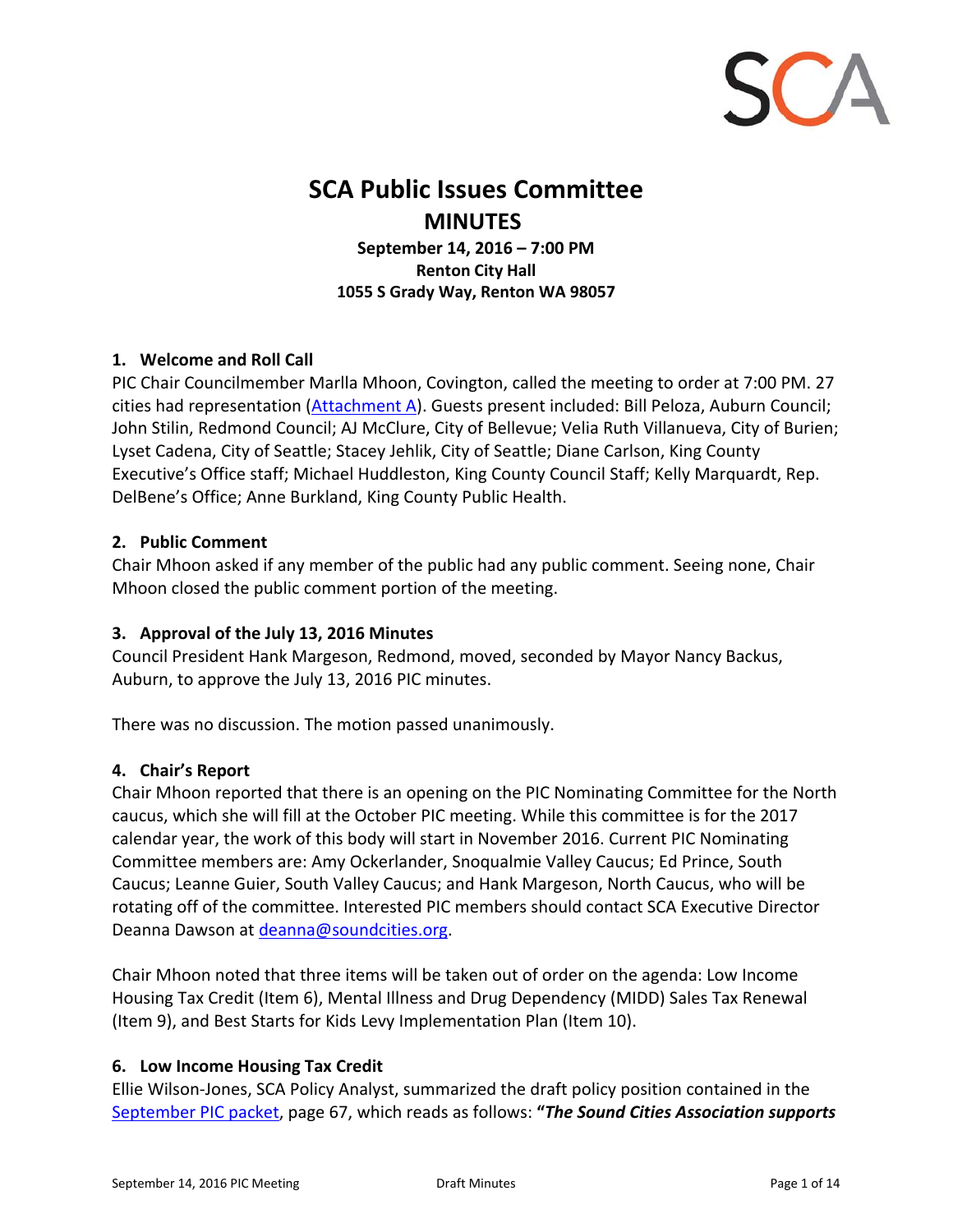*federal legislation to increase the annual allocation for the Low Income Housing Tax Credit in order to create and preserve critically needed units of affordable housing."* Wilson‐Jones explained that this item is before the PIC as a potential future action item. This draft policy position comes in response to federal legislation co-sponsored by Sen. Maria Cantwell, which would increase the allocation for the 9 percent federal Low Income Housing Tax Credit (LIHTC) by 50 percent. Wilson‐Jones provided an overview of the LITHC program, which is the federal government's chief tool for creating and preserving affordable housing. Nearly all affordable housing units are created with the tax credit, including 2.9 million rental homes nationwide since the tax credit was created in 1986 under President Ronald Regan. At current funding levels, the tax credit finances about 100,000 units nationwide annually, including 1,375 units in Washington State. There are more developers wishing to build housing with the 9 percent version of the tax credit than there is allocated funding available. So a competitive annual application process is held at the state level. This legislation would increase the allocated funding for the 9 percent LIHTC tax credit by 50 percent, increasing the number of units built in Washington each year by about 688. The legislation is bipartisan. In addition to Sen. Maria Cantwell, co‐sponsors include Republican Sen. Orrin Hatch of Utah and Democratic Sen. Ron Wyden of Oregon, the chair and ranking member of the Senate Finance committee respectively.

Wilson‐Jones reported that Cantwell's office acknowledges there is one core criticism about the legislation: it requires additional government spending. They expect, however, that adding housing would save money elsewhere in the budget, such as with health care. Cantwell's staff report that the legislation will likely be folded into a larger revenue‐neutral bill, meaning it will be paired with some form of funding mechanism. Additional materials about the LIHTC and the legislation are included in the PIC packet. Wilson‐Jones invited questions from PIC members on the LIHTC and Cantwell's legislation, and stated that she would follow up with answers to more complex requests following the PIC meeting.

Deanna Dawson, SCA Executive Director, added that the SCA Legislative Committee has recommended this policy position be brought forward to the PIC for support.

Councilmember Benson Wong, Mercer Island, expressed support for the legislation and requested more information about Washington State co‐sponsors.

Councilmember Bob Keller, Sammamish, requested more information about the cost of increasing the appropriation for the LIHTC.

Councilmember Lydia Assefa‐Dawson, Federal Way, stated that three multi‐family housing complexes have been built in Federal Way in the last few years and that there is concern among residents about the pace of such affordable housing construction. She requested further materials explaining the legislation. Dawson stated that explanatory documents from Cantwell's office are included in the September PIC packet as attachments to this item and said SCA staff will reach out to Cantwell's office for additional materials. She stated that in many jurisdictions, including but not limited to some cities on the Eastside and Seattle, it is challenging or impossible to construct "affordable" market rate housing, and this program is one tool to enable affordable housing to be constructed in those parts of the county.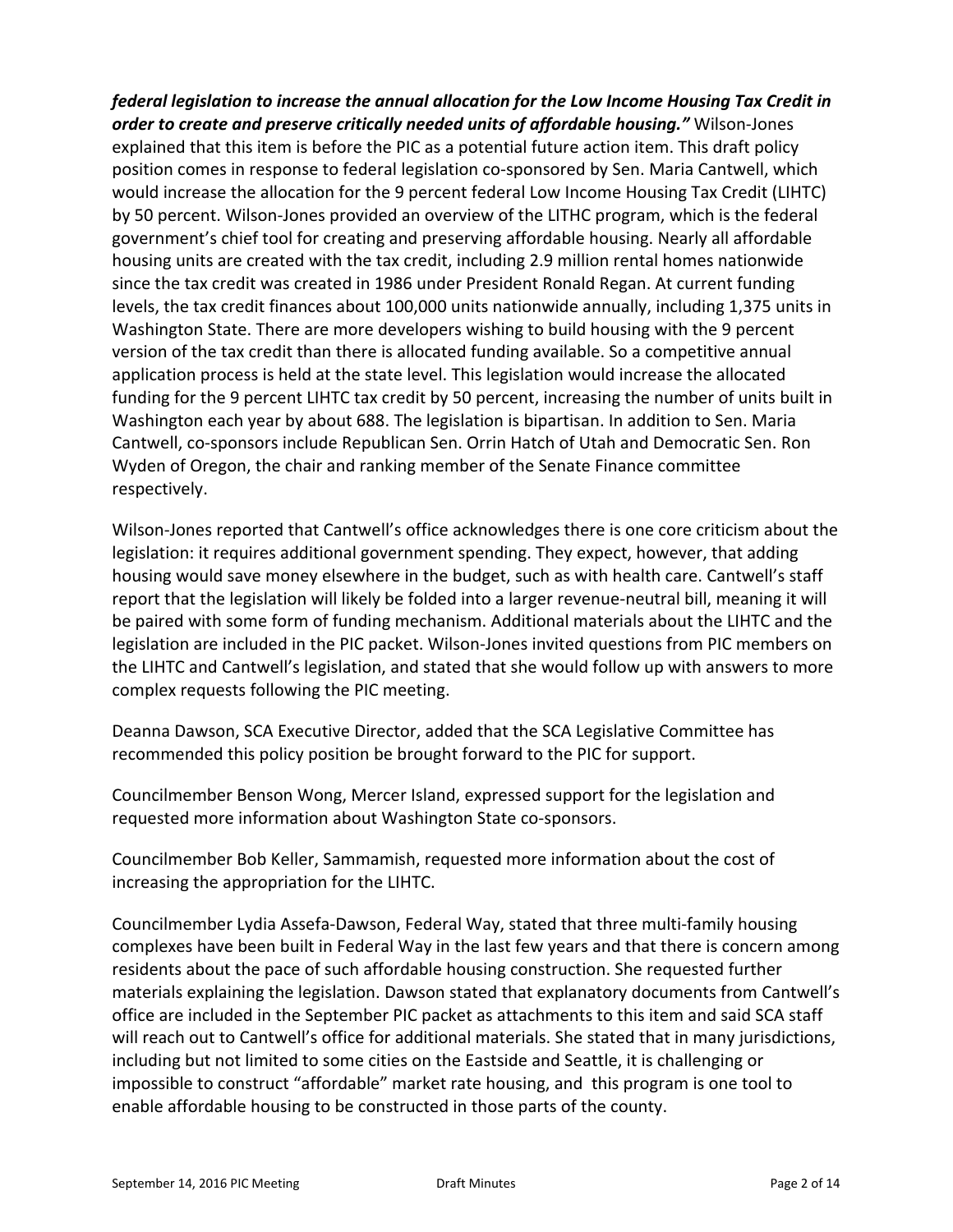Mayor David Baker, Kenmore, clarified that this is federal legislation and that the increased appropriation would be nationwide. Baker noted that, countywide, there is a gap between the amount of affordable housing available and the need, and requested additional information about the extent of this gap.

Keller stated that the Low Income Housing Tax Credit provides an effective way of creating affordable housing because the credit is only received if the housing is developed.

Council President Hank Margeson, Redmond, stated that the City of Redmond is supportive of the LIHTC and entered into a project with ARCH (A Regional Coalition for Housing) to build 74 units of affordable housing for seniors in downtown Redmond utilizing this financing tool, among others. Some units will be designated for people making below 30 percent of the area median income, which is considered the greatest level of affordability for such development.

Councilmember Nancy Tosta, Burien, requested additional information about how the LIHTC has been utilized in King County cities.

Councilmember Rich Crispo, Newcastle, stated that the increased appropriation for the LIHTC comes at a cost and likely a tax increase elsewhere in the federal budget.

Margeson clarified that the PIC will utilize a two-step process for considering this policy position. First, a vote will be taken tonight as a first step toward potentially supporting this policy position. Then, members will return to their city councils to seek further direction before the PIC casts a second vote, in October, on the policy position.

*Council President Hank Margeson, Redmond, moved, seconded by Councilmember Amy Ockerlander, Duvall, to bring back the following policy position to the next meeting of the PIC:*  **"***The Sound Cities Association supports federal legislation to increase the annual allocation for the Low Income Housing Tax Credit in order to create and preserve critically needed units of affordable housing."* 

Councilmember Kate Kruller, Tukwila, requested that SCA staff provide more information for councils to review and discuss. Dawson responded affirmatively.

There was no further discussion. The motion passed unanimously.

## **9. Mental Illness and Drug Dependency (MIDD) Sales Tax Renewal**

Ellie Wilson‐Jones, SCA Policy Analyst, reported this item is intended to give PIC members an update about recent activities related to the renewal of the Mental Illness and Drug Dependency (MIDD) sales tax and to gather final input from PIC members into the plan for delivering future services under this funding source. The King County Council has unanimously approved an extension of the MIDD sales tax for nine more years until 2026. The sales tax, which was first passed in King County in 2007, had been scheduled to expire at the close of this year. Now, work is underway to shape the plan for delivering services under the renewed MIDD sales tax. The Executive developed a proposed Service Improvement Plan to guide the delivery of future MIDD services with input from the MIDD Oversight Committee, on which SCA has representation, and has transmitted that plan to the Council. Now, the plan is before the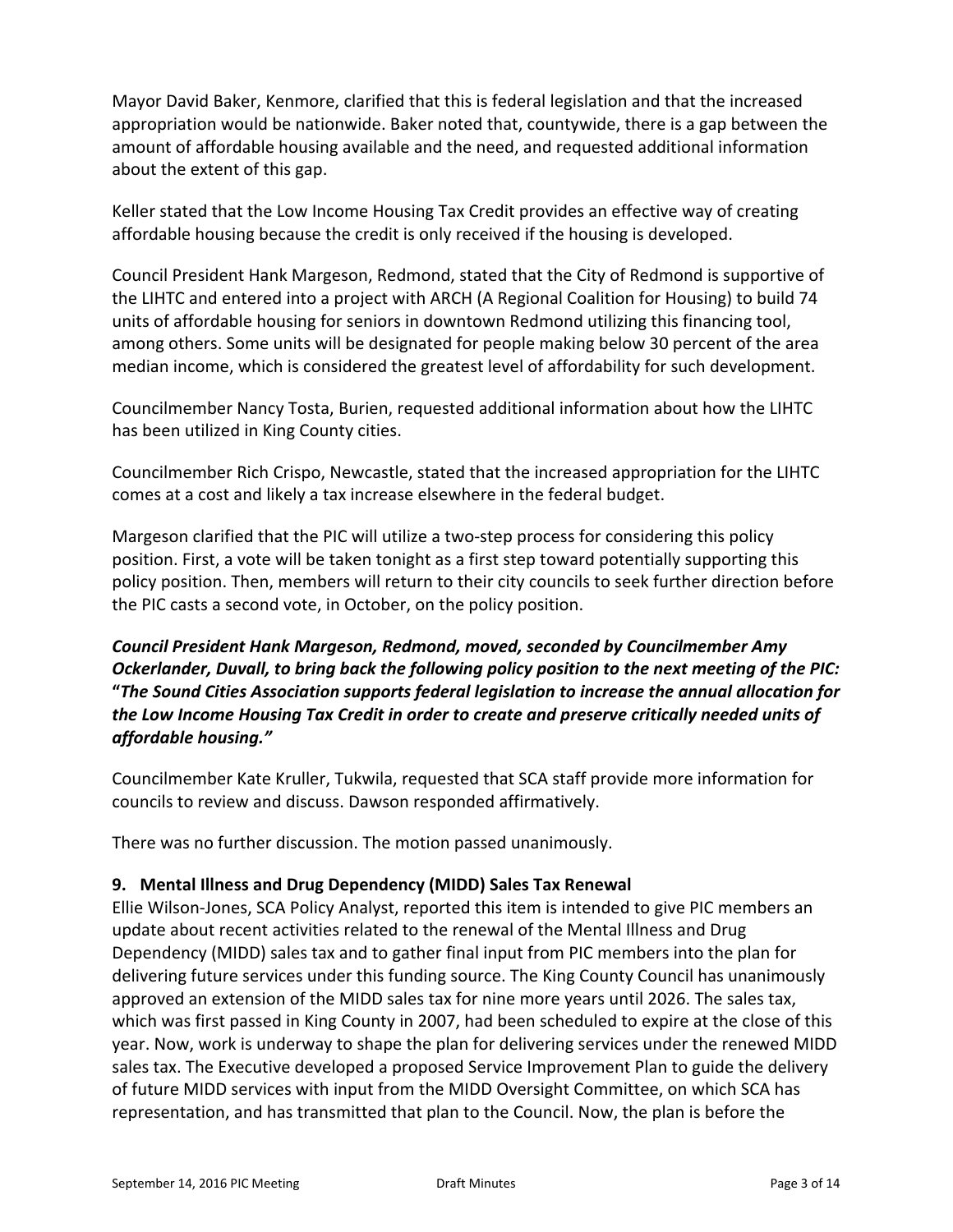Regional Policy Committee (RPC). RPC received a briefing on the plan today, September 14, and SCA members posed questions about the allocation of administrative costs under the plan, which programs will be competitively bid, and reporting requirements. Executive staff will be working to address these questions in the coming days. RPC is scheduled to act on the Service Improvement Plan on October 12.

Wilson-Jones reiterated that this represents the final opportunity for PIC members to provide feedback to SCA RPC members on the Service Improvement Plan before they take action. After RPC's action, the plan will go to the Council's Budget and Fiscal Management Committee for consideration in conjunction with the next biennial budget.

Mayor Bernie Talmas, Woodinville, stated that he is a member of RPC and recognized RPC SCA Caucus Chair Bill Peloza, also in attendance. He recommended that members contact Peloza should they have any questions about the plan. Members are also requested to notify SCA staff of any questions.

Council President Hank Margeson, Redmond, requested additional clarification about the impact of supplantation and whether MIDD funding is used for Issaquah's court. Ellie Wilson‐ Jones, SCA Policy Analyst, reported that supplantation, which is when an agency uses a new revenue source to fund existing programs, has been ramping down over recent years and that going forward supplantation will only be available for therapeutic courts. SCA staff will follow up with additional information about MIDD funding for courts.

#### **10. Best Starts for Kids Levy Implementation Plan**

Ellie Wilson‐Jones, SCA Policy Analyst, provided an update on the development of the Best Starts for Kids Implementation Plan. In July, the Regional Policy Committee approved the Implementation Plan, sending it on for review by the King County Council's Health, Housing, and Human Services Committee. The Committee's work culminated in the unanimous approval of a striking amendment to the Implementation Plan on September 7. The amendment made extensive edits—consisting of simple technical fixes as well as programmatic additions and broader policy statements. Wilson-Jones distributed a handout, **Attachment B**, developed by King County Executive branch staff that summarizes the Council Committee's striking amendment. Wilson‐Jones also provided an overview of the most significant changes and reported that action by the King County Council was anticipated on September 19.

Mhoon next turned back to Item 5 on the agenda, the Executive Director's Report.

## **5. Executive Director's Report**

Deanna Dawson, SCA Executive Director, gave an update that the SCA Finance Committee, along with former committee members, had a discussion with Dwight Dively, Director of King County Office of Performance, Strategy and Budget, on King County's biennial budget. Dawson reported that all funds, other than the general fund, appear to be stable for this biennium. She listed the areas of the general fund facing cuts, largely criminal justice services. Redmond Council President Hank Margeson, SCA Finance Committee member, added that Dively mentioned a gap in funding for the biennium of approximately \$50 million. Dawson noted that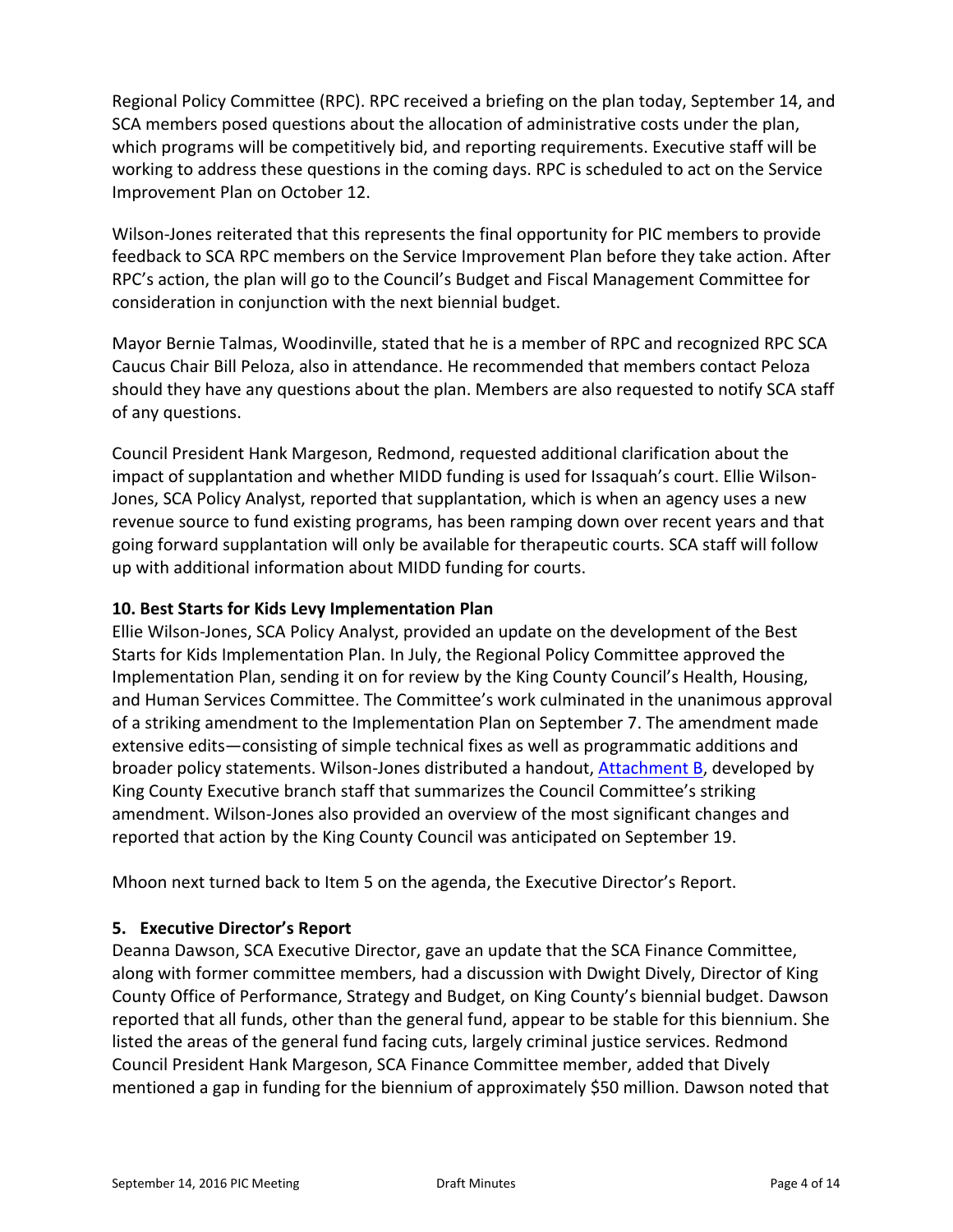according to Dively, if the 1% property tax cap were to be lifted, it would likely resolve all of the financial issues for this biennial budget.

Dawson reported on the Association of Washington Cities' (AWC) Candidate Forum, co‐ sponsored by SCA, included candidates for the following offices: Governor, Lieutenant Governor, and State Auditor. In addition, staff from the Office of Fiscal Management also discussed issues related to cities. Dawson noted that homelessness was a top issue at the forum, as was the importance of working with the State on its budget to avoid cuts to city shared revenue. Auburn Mayor Nancy Backus, SCA President, noted the importance of candidates understanding issues directly related to cities. A video of the forum will be made available and posted on both the AWC and SCA websites. Councilmember Kate Kruller, Tukwila, requested that the link be emailed when available.

Dawson updated members on a joint workshop of the Growth Management Planning Council (GMPC) and the King County members to the Puget Sound Regional Council's (PSRC) Growth Management Policy Board (GMPB) scheduled for September 28 from 4:30pm to 6:30pm, held at the PSRC Board Room. The meeting is being held due to issues that have arisen during the comprehensive plan certification process at PSRC. The goal of the meeting is to give members of GMPC and GMPB a common understanding of the state's Growth Management Act (GMA), and PSRC's VISION 2014 (and the relationship between VISION 2014 and the Countywide Planning Policies), and the County's process for setting growth targets, and to determine which issues should be addressed by which committee(s). All are welcome to attend as audience members.

Dawson noted that SCA is in the process of hiring a part-time policy analyst.

Dawson reported that she recently attended and presented at a SeaTac City Council meeting and offered to present at other city council meetings.

SCA is experiencing some email issues and asked members to bear with staff as these issues are resolved.

Dawson reiterated the opportunity for a member within the North caucus to be appointed by Chair Mhoon to the PIC Nominating Committee, and that the annual call for nominations is around the corner. She encouraged members to review the SCA Regional Committee and Board Appointment booklet, available in hard copies and on the [SCA website,](http://soundcities.org/wp-content/uploads/pdfs/committees/draft%202016%20booklet%20-%20press%20quality%20color.pdf) attend committee/board meetings, and make sure meeting dates and times work within schedule. Dawson reviewed the nomination process. Questions about the process should be directed to Dawson.

Mhoon noted that Item 6 had been covered earlier, and turned next to Item 7.

## **7. 2017 SCA State Legislative Agenda**

Deanna Dawson, SCA Executive Director, explained that at the 2016 SCA Board of Directors retreat, the Board decided to create a legislative committee to address SCA legislative priorities. The Legislative Committee is comprised on members from each SCA caucus: North (Mayor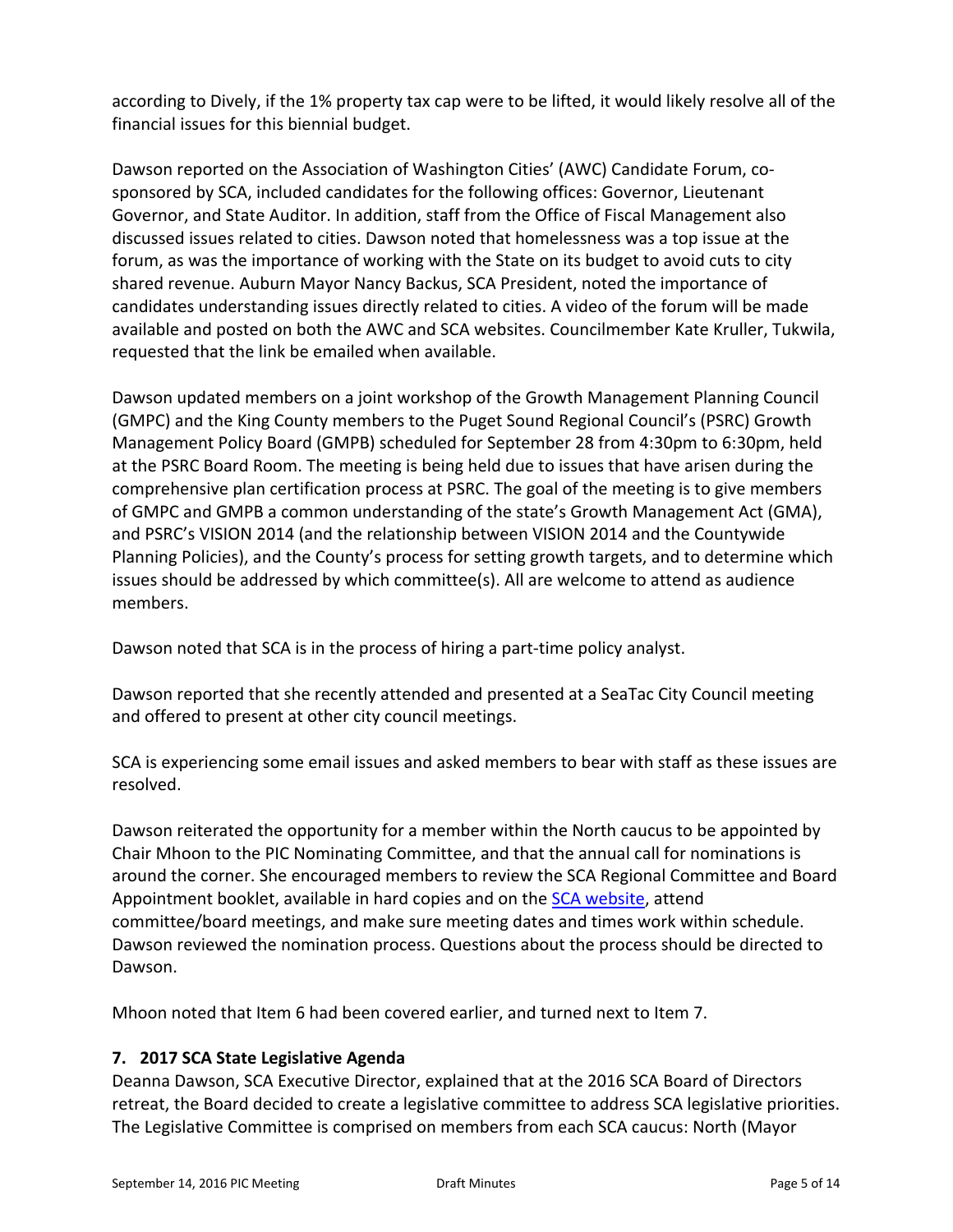David Baker and Deputy Mayor Catherine Stanford), South (Mayor Nancy Backus and Councilmember Bill Allison), South Valley (Mayor Leanne Guier), and Snoqualmie Valley (Councilmember Amy Ockerlander). The Committee met for the first time on August 31, 2016. Consistent with direction from the Board, they recommend that the agenda of SCA not duplicate the agenda of Association of Washington Cities (AWC). Rather, the agenda should focus on issues of special concern to cities in King County.

Based on this, the committee recommends adopting the following legislative agenda:

- Lifting the 1% Property Tax Cap
	- SCA has an adopted position on this topic, and the Committee recommended adding this issue to the 2017 SCA Legislative Agenda.
- Public Health Funding
	- Since 2007, SCA has adopted three policy positions related to the need for stable public health funding. There was interest among SCA Legislative Committee members in continuing to advocate for securing sustainable public health funding.
- Affordable Housing and Homelessness
	- Affordable housing and homelessness are among the policy priorities adopted by the SCA Board in 2016, and have been topics of high priority for SCA cities. This would include addressing underlying causes of homelessness, such as the need for additional behavioral health services. It could also include specific items (see pages 89‐91 of the [PIC packet,](http://soundcities.org/wp-content/uploads/pdfs/pic-agendas/PACKET%20SEPTEMBER%2014%202016%20PIC.pdf) legislative priorities that will likely be on the JRC and / or All Home agendas later this year) such as the document recording fee. Dawson asked for feedback on these specific items. Dawson also noted that there were several groups currently working on affordable housing at the subregional level, with a hope to bring these proposals together into a package prior to session.

Mayor David Baker, Kenmore, commented that lifting the 1% cap is not asking the legislature for additional dollars and would benefit not just cities, but also King County and its gap in criminal justice funding. This would in turn benefit cities, which would be impacted by the proposed cuts at the County. Baker suggested that it would be advisable to have a specific source of funding to recommend for public health funding, noting that in the past they had looked to taxes on e‐cigarettes as a funding source. Dawson agreed to have staff look into sources of funding.

Mayor Chris Roberts, Shoreline, agreed with the three priorities, especially the 1% property tax cap lift as it could make a big difference in city budgets. Roberts noted that at the AWC Legislative Committee meeting earlier today, some smaller cities outside the Puget Sound noted lifting the cap would not be as helpful to their jurisdictions as they do not have high assessed values. He stated that the King County region would need to lead on the issue. Roberts noted support for the document recording fee for affordable housing and homelessness. Dawson noted the fee is set to sunset in 2019 unless action is taken in the legislature. Lastly, Roberts passed out AWC's Legislative Priorities ([Attachment C\)](#page-13-0).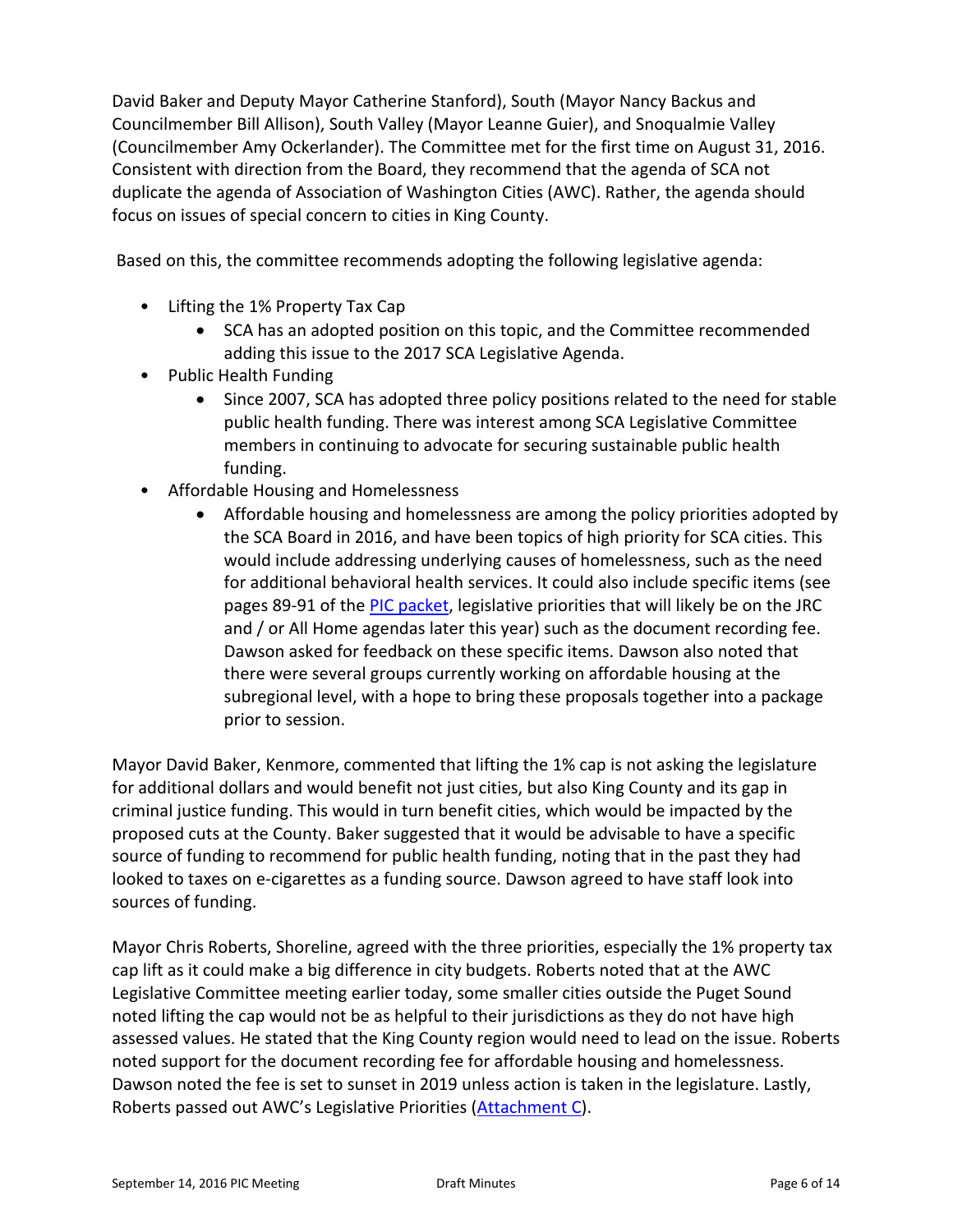Councilmember Shelley Kloba, Kirkland, said that Kirkland has been developing its 2017 legislative agenda. While not finalized, items under discussion include support for restoring the housing trust fund to pre‐recession levels, lifting the 1% property tax cap, and expansion of Transit Oriented Development (TOD) opportunities.

Dawson asked all members to send SCA their city legislative agendas.

Mayor Nancy Backus, Auburn, proposed that instead of three touches on this policy, the PIC have two touches on the policy, with a vote tonight to bring forward to the next meet for final action on a legislative framework.

## *Mayor Nancy Backus, Auburn, moved, seconded by Mayor Chris Roberts, Shoreline, to bring back a potential policy position to the next meeting of the PIC that includes a legislative agenda for 2017 focusing on these three areas: lifting the 1% property tax cap, public health funding, and affordable housing and homelessness.*

Discussion on the motion ensued.

Mayor Rich Crispo, Newcastle, noted the challenge of seeking approval for a legislative agenda that is broad, while some items are still being developed. He noted that while approving or disapproving of lifting a 1% property tax cap was straightforward, there was still work to be done on items like affordable housing.

Dawson noted that the idea was to come together prior to session on where to focus, while specific policies may still be under development leading up to and during the session. Staff will work with the Legislative Committee, PIC, and the Board as items are developed to seek feedback.

Councilmember Amy Ockerlander, Duvall, noted SCA needs high level polices so the organization can be nimble and address bills as they are developed and amended.

Dawson noted that city members from each of SCA's geographic caucuses are on the SCA Legislative Committee and that SCA staff will be talking with them often as the session progresses.

Council President Hank Margeson, Redmond, noted that when an agenda is created before the session starts, the specific bills that will move forward are not yet known.

There was no further discussion. The motion passed unanimously.

#### **8. Regional Economic Strategy Update**

Doreen Booth, SCA Policy Analyst, provided an update on the work going at the Puget Sound Regional Council (PSRC) Economic Development District Board (EDDB) developing an updated Regional Economic Strategy (RES), a five year economic plan for the four county Puget Sound Region. The heart of the plan is the vision / goals / strategies; found on page 108 of the PIC packet. PSRC is proposing the updated plan provide the overarching economic framework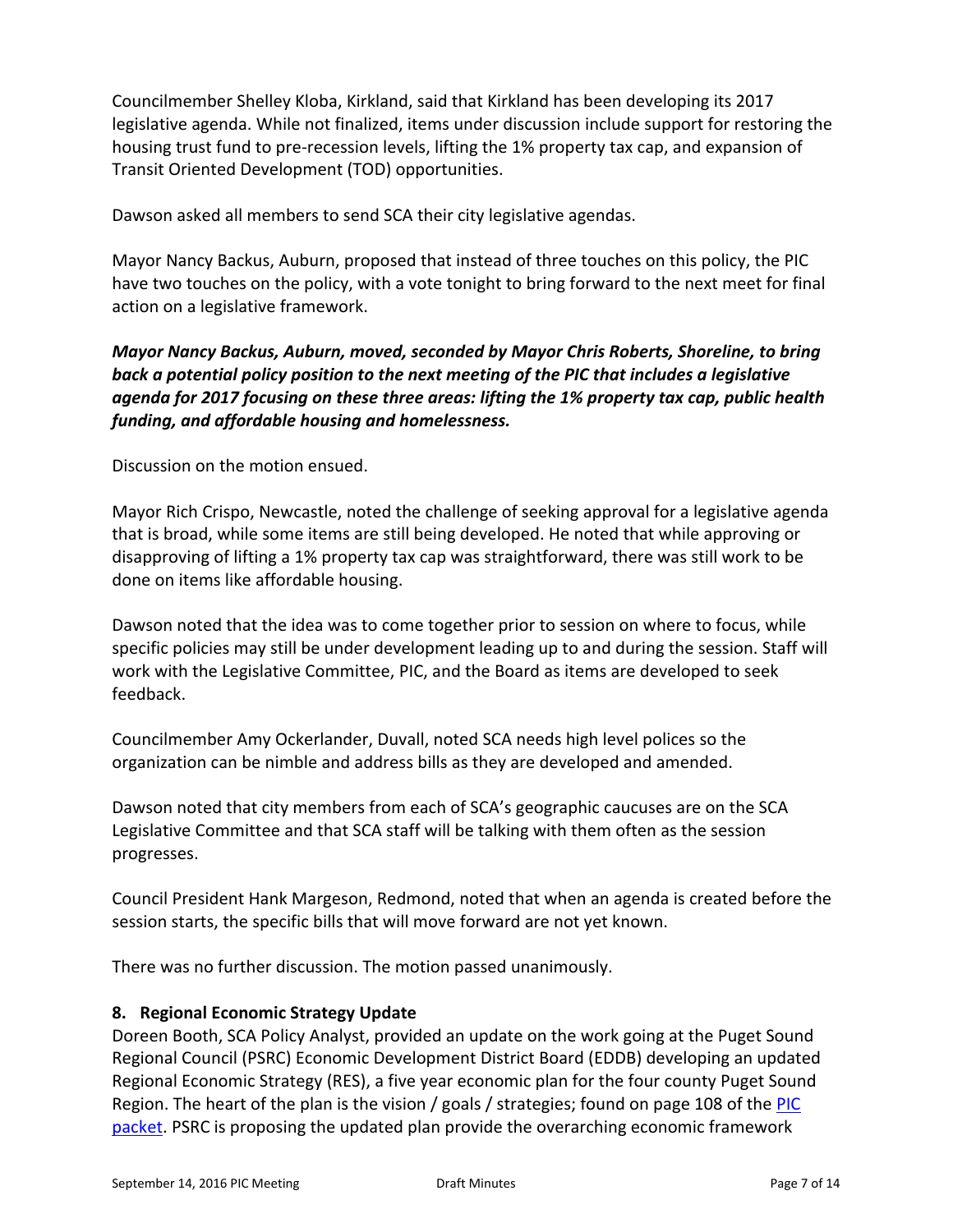which will allow the EDDB to be more nimble in addressing economic opportunities as they arise.

PSRC is still seeking input and conversations with stakeholders on what the Regional Economic Strategy should contain. To that end, SCA will be convening interested members to meet with PSRC staff and provide feedback on the updated RES. If you are interested in being added to the invitation list for the meeting, please email Doreen Booth at Doreen@soundcities.org. With that, the EDDB is interested in any feedback you have on the materials you have before you tonight.

Councilmember Nancy Tosta, Burien, shared that the Regional Food Policy Council had submitted a letter to the EDDB earlier this year asking that agriculture and local food products be considered an economic strategy in the region. Booth noted that at an Economic Development Managers meeting earlier in the day, PSRC staff used that as an example of relevant feedback on industry clusters.

Tosta also noted concerns with the SeaTac Airport and its Sustainable Master Plan. Tosta opined the plan was not sustainable, that it proposed doubling passenger numbers in the current footprint. She suggested that strategy 1.1 in the Regional Economic Strategy note there is a regional need for another airport. Tosta also called attention to how recent operational changes at the SeaTac Airport will negatively impact the quality of life in Burien and other South King County cities.

Council President Bill Boyce, Kent, said the strategy and vision align with Kent's. He noted that at a presentation PSRC Executive Director Josh Brown gave to Kent recently, he shared feedback on the lack of success metrics in the strategy. He encouraged members have PSRC present the Regional Economic Strategy at their councils.

Councilmember Erin Sitterly, SeaTac, agreed with Councilmember Tosta's comments about SeaTac Airport. Sitterly also mentioned recent SeaTac Airport activities cutting down 3,000 trees as an example of changes in operating policies that directly impact cities.

Councilmember Kate Kruller, Tukwila, discussed the tension between increasing freight traffic and increasing commuter traffic and the lack of a long term solution to address that tension.

Deanna Dawson, SCA Executive Director, noted that SCA staff will keep members informed as the Regional Economic Strategy moves forward.

Noting that items 9 and 10 had been taken out of order, Chair Mhoon next turned to item 11.

#### **11. Future Levies and Ballot Measures in King County**

Deanna Dawson, SCA Executive Director, noted that the list is up to date as the election has been certified. She encouraged members to let SCA know what may be coming next year for cities.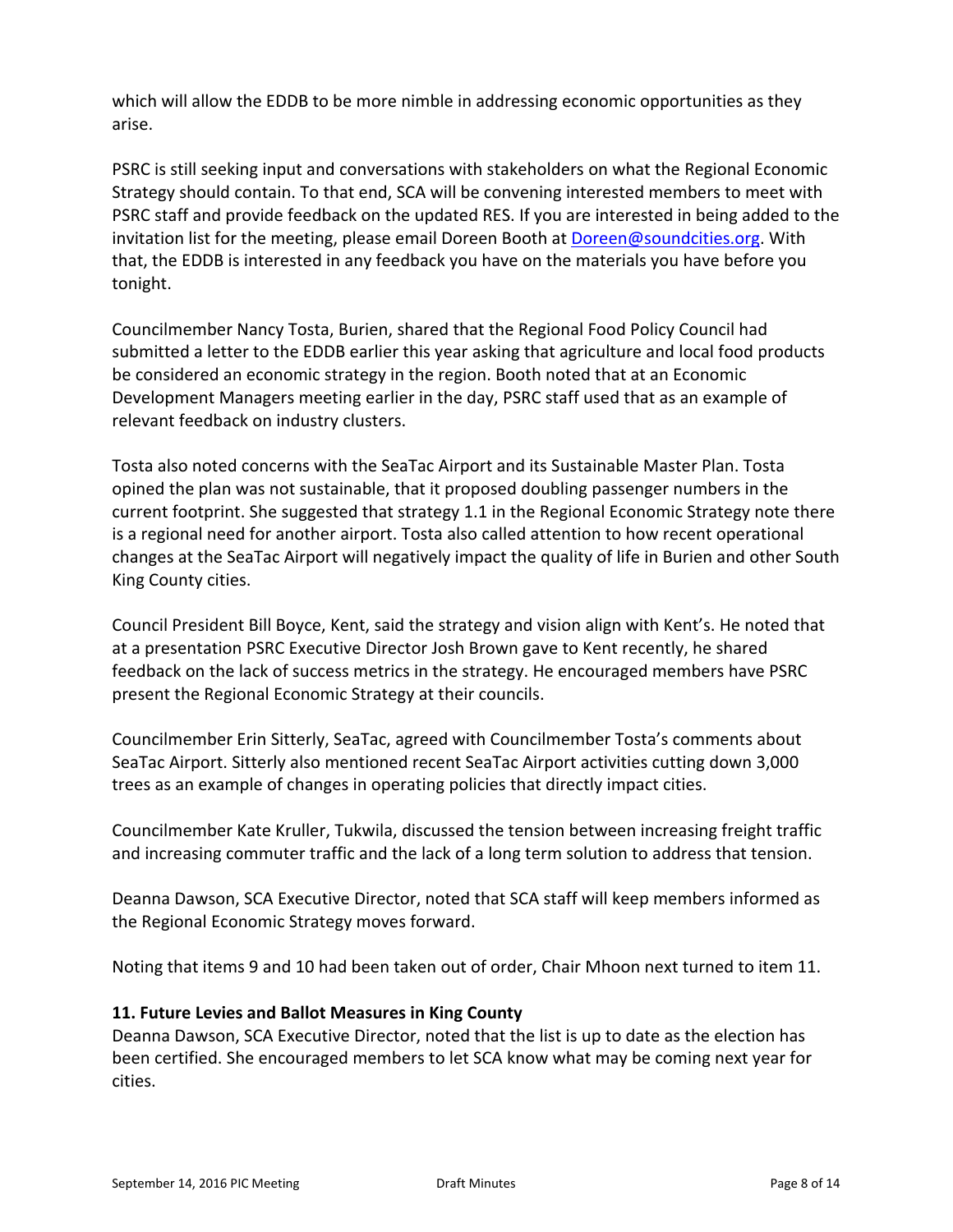Councilmember Kate Kruller, Tukwila, asked for clarification on Snoqualmie's public safety levy and what the not to exceed amount is. (*Note – while this figure did not appear on the ballot measure, staff have learned that the not to exceed figure is \$650,000.)*

## **12. Potential Upcoming SCA Issues**

Deanna Dawson, SCA Executive Director, noted that at the last SCA Finance Committee meeting, Mayor Leanne Guier had suggested a potential workshop on the King County biennial budget, if there were interest. Dawson noted that the Executive would be giving his budget address on September 26. Members expressed some interest, and Dawson agreed to check into availability, barring other time‐sensitive issues needing to be addressed in October.

Dawson gave an update on progress of SCA Policy Analyst Ellie‐Wilson Jones working with staff from cities and the King County Alliance for Human Services on human services funding.

Dawson gave an update on discussions with the County regarding funding for bridges and roads. In meetings with the Roads Division and County Executive staff, there had been an acknowledgement of the need to focus not just on rural roads, but on the regional roads network throughout the county. Their discussions have focused on three areas. First, on the legislative front, County staff have been doing outreach on a potential legislative "ask" regarding funding for "orphaned roads," rather than seeking (as in last year's session) to compel cities to take on responsibility for these roads, many of which are in poor condition. Second, there have been discussions of the need to work together rather than at odds with each other in the Puget Sound Regional Council (PRSC) Preservation and Maintenance Working Group on the joint needs of cities and the county. And finally, the County has expressed interest in meeting more frequently and working more closely with city Public Works directors, to better understand the collective needs of the region. Dawson noted that County Councilmember Kathy Lambert has done a good job of highlighting the need for funding for rural roads, and noted that cities also have critical transportation infrastructure needs that must be addressed. Chair Mhoon noted that new County Councilmember Claudia Balducci's background in transportation may also be beneficial in these discussions. Staff will keep members apprised of these discussions moving forward.

## **13. Upcoming Events**

The next SCA Networking Dinner will be held on Wednesday, October 5, 2016 at 5:30 PM at the Inglewood Golf Club, Kenmore.

The next PIC meeting will be held on Wednesday, October 12, 2016 at 7:00 PM at Renton City Hall.

## **14. For the Good of the Order**

Councilmember Amy Ockerlander, Duvall, announced Veronica Williams is Duvall's newest councilmember, replacing Gary Gill.

Mayor Bernie Talmas, Woodinville, shared that Woodinville is hosting Camp Unity, a homeless encampment. In contrast to a previous experience, no opposition has arisen and there have been no issues with the camp. The camp is on city property and uses community volunteers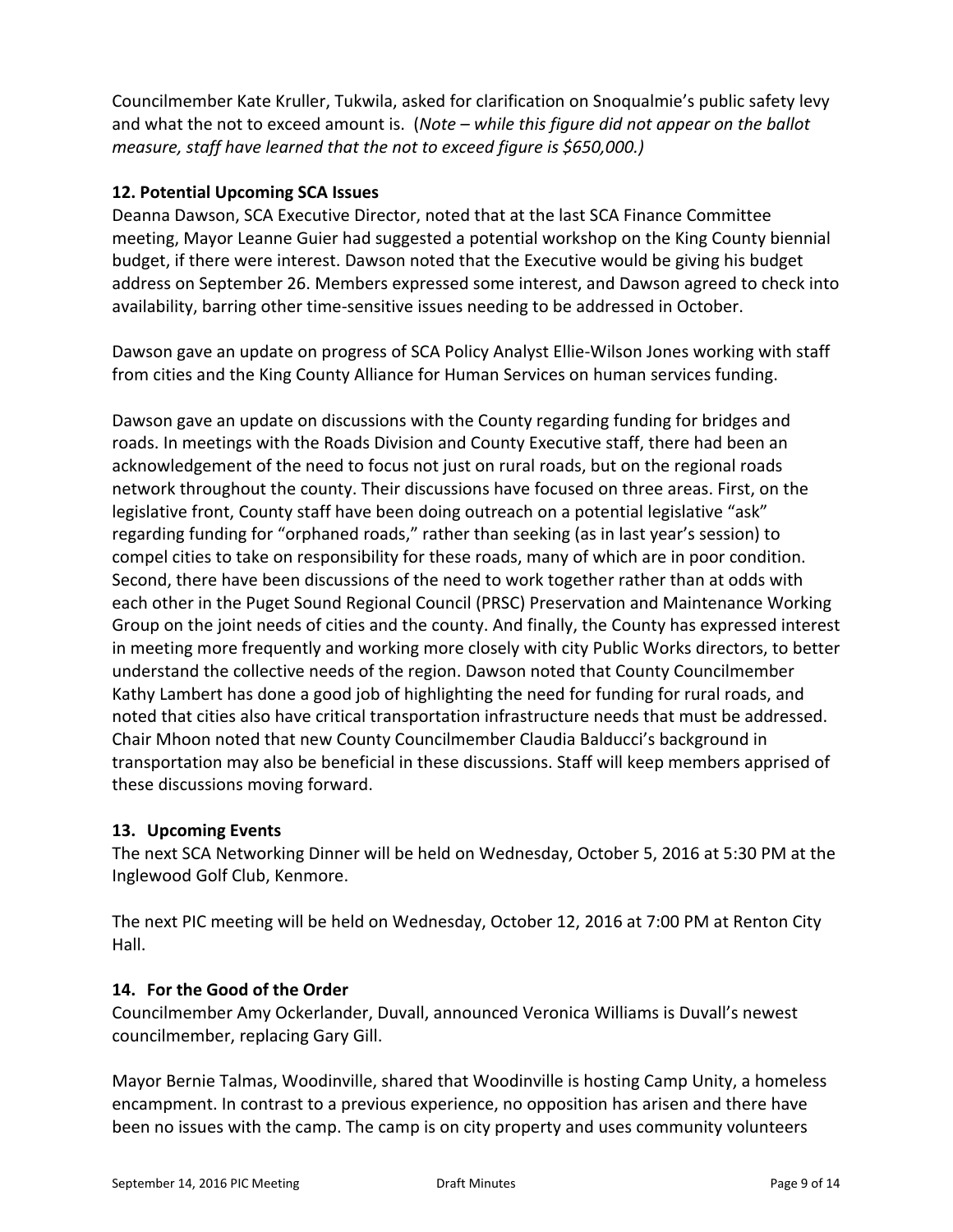and local sponsors to meet its needs. Woodinville extended the camp's stay from 90 to 120 days.

Mayor Rich Crispo, Newcastle, announced that the Newcastle City Council voted to oppose ST3. The average cost to a Newcastle household would be \$1,500. Councilmembers noted that the city has financial needs, and that passage of this ballot measure may negatively impact the ability of the city to pass ballot measures in the future to address those needs. He noted that we need to do a better job of prioritization as a region.

Councilmember Kate Kruller, Tukwila, announced the TEC Team, a volunteer radio communications group, is the recipient of the 2016 County Executive's Award for Community Preparedness. The award is given each fall in recognition of outstanding efforts made by communities to prepare for and respond to emergencies. The award is also intended to promote safer communities, strengthening King County as a whole.

Councilmember Lydia Assefa‐Dawson, Federal Way, provided an update on the former Weyerhaeuser property redevelopment, noting substantial public comment in opposition to the redevelopment.

Chair Mhoon called attention to the "Did You Know" item in the packet, recognizing Kenmore Mayor David Baker and SCA for receiving Association of Washington Cities (AWC) Advocacy All‐ Star Awards. Dawson thanked the membership for making SCA's award possible.

### **Adjourn**

The meeting was adjourned at 8:39 PM.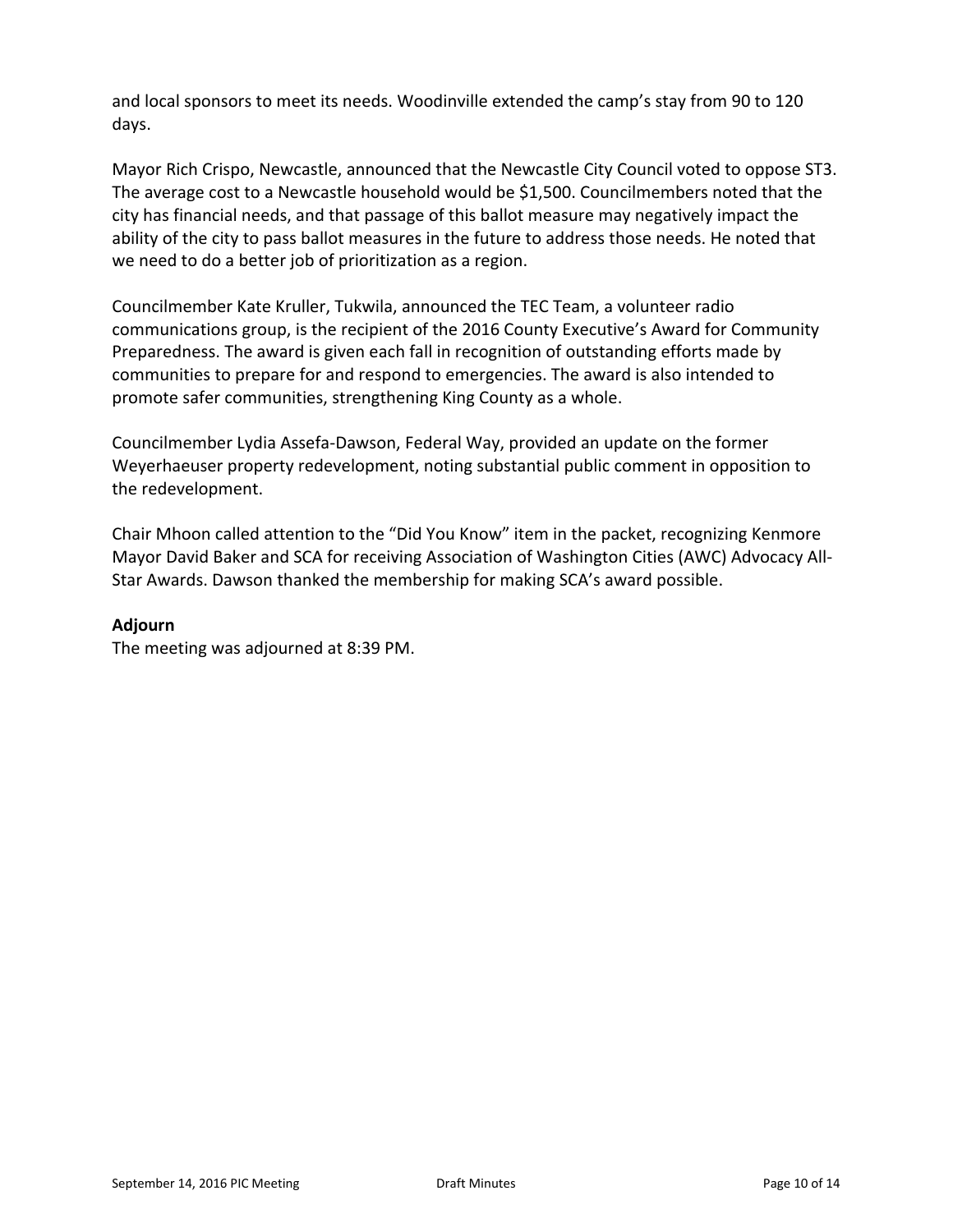# **Public Issues Committee Meeting September 14, 2016**

<span id="page-10-0"></span>

| <b>City</b>               | Representative            | <b>Alternate</b>            |
|---------------------------|---------------------------|-----------------------------|
| Algona                    | Dave Hill                 | <b>Bill Thomas</b>          |
| <b>Auburn</b>             | <b>Nancy Backus</b>       | <b>Bill Peloza</b>          |
| <b>Beaux Arts Village</b> | <b>Tom Stowe</b>          | <b>Richard Leider</b>       |
| <b>Bellevue</b>           | John Stokes               | Kevin Wallace               |
| <b>Black Diamond</b>      | Janie Edelman             | <b>Tamie Deady</b>          |
| <b>Bothell</b>            | <b>James McNeal</b>       | <b>Tris Samberg</b>         |
| <b>Burien</b>             | Nancy Tosta               | <b>Austin Bell</b>          |
| <b>Carnation</b>          | <b>Jim Berger</b>         | <b>Dustin Green</b>         |
| <b>Clyde Hill</b>         | <b>Barre Seibert</b>      | George Martin               |
| Covington                 | Marlla Mhoon              | Margaret Harto              |
| <b>Des Moines</b>         | Melissa Musser            | <b>Robert Back</b>          |
| <b>Duvall</b>             | Amy Ockerlander           | Will Ibershof               |
| Enumclaw                  | Mike Sando                | <b>Chance LaFleur</b>       |
| <b>Federal Way</b>        | Lydia Assefa-Dawson       | Dini Duclos                 |
| <b>Hunts Point</b>        | Joseph Sabey              |                             |
| Issaquah                  | <b>Tola Marts</b>         | <b>Mariah Bettise</b>       |
| <b>Kenmore</b>            | David Baker               | <b>Nigel Herbig</b>         |
| Kent                      | <b>Bill Boyce</b>         | Dana Ralph                  |
| <b>Kirkland</b>           | <b>Toby Nixon</b>         | Shelley Kloba               |
| Lake Forest Park          | <b>Catherine Stanford</b> | <b>Tom French</b>           |
| Maple Valley              | Erin Weaver               | <b>Bill Allison</b>         |
| Medina                    | Sheree Wen                |                             |
| <b>Mercer Island</b>      | <b>Benson Wong</b>        | Debbie Bertlin              |
| Milton                    | Susan Johnson             | Debra Perry                 |
| <b>Newcastle</b>          | <b>Rich Crispo</b>        | Carol Simpson               |
| Normandy Park             | Michelle Sipes-Marvin     |                             |
| <b>North Bend</b>         | <b>Ross Loudenback</b>    | <b>Ken Hearing</b>          |
| <b>Pacific</b>            | Leanne Guier              | David Storaasli             |
| Redmond                   | <b>Hank Margeson</b>      | John Stilin                 |
| Renton                    | <b>Ed Prince</b>          | Armondo Pavone              |
| Sammamish                 | <b>Bob Keller</b>         | Don Gerend                  |
| <b>SeaTac</b>             | <b>Erin Sitterley</b>     | Pam Fernald                 |
| <b>Shoreline</b>          | <b>Chris Roberts</b>      | Keith Scully                |
| Skykomish                 | <b>Henry Sladek</b>       |                             |
| Snoqualmie                | <b>Bob Jeans</b>          | Matt Larson                 |
| <b>Tukwila</b>            | Kate Kruller              | Verna Seal                  |
| Woodinville               | <b>Bernie Talmas</b>      | <b>Susan Boundy-Sanders</b> |
| <b>SCA</b>                |                           |                             |
| Deanna Dawson             |                           |                             |
| Ellie Wilson-Jones        |                           |                             |
| Doreen Booth              |                           |                             |
| Kristy Cole               |                           |                             |

Voting members are highlighted in gray. Cities represented are **bolded**.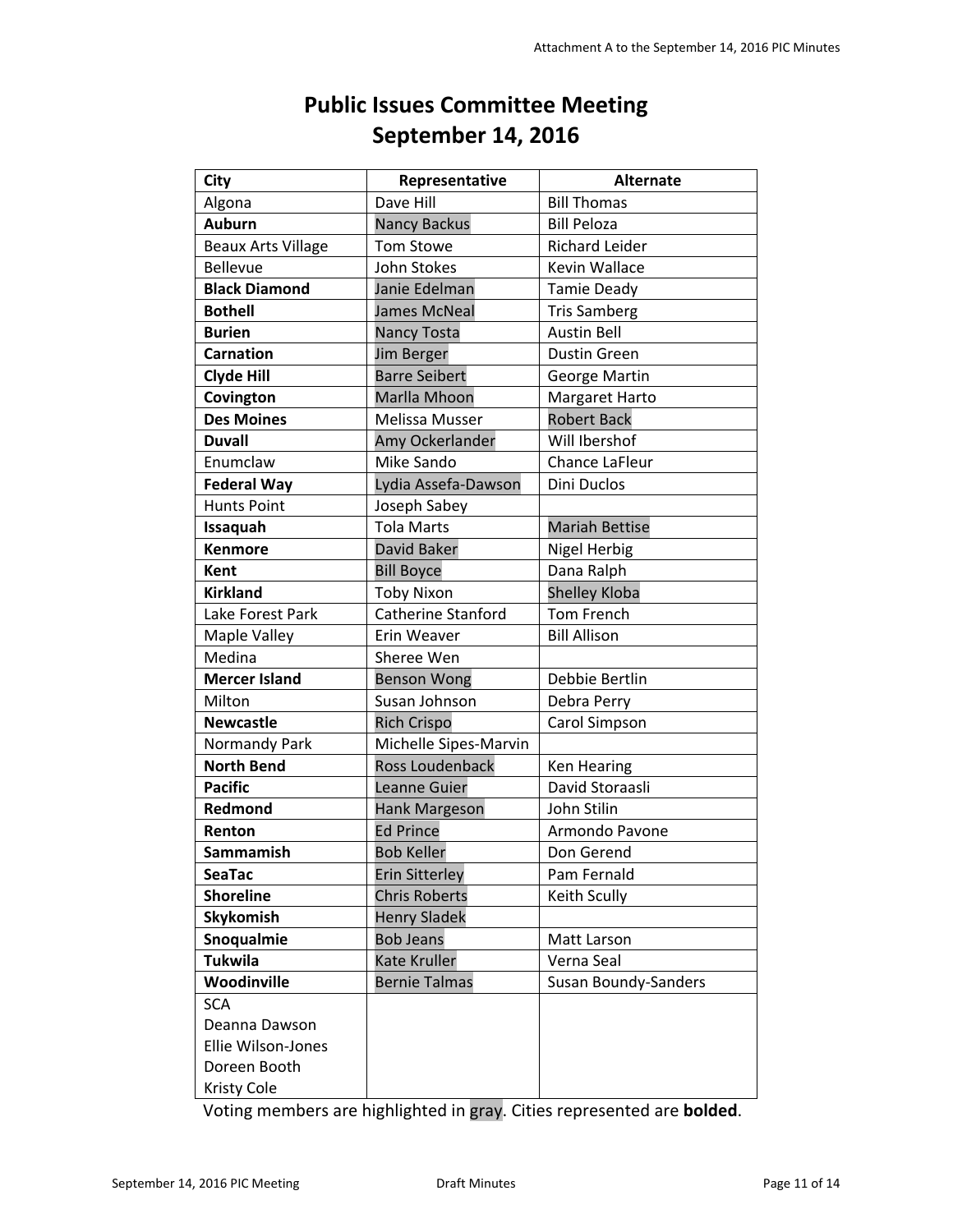## **3H's Committee Adds/Changes to the BSK Implementation Plan**

<span id="page-11-0"></span>On September  $7<sup>th</sup>$ , 2016 the Health, Housing and Human Services Committee (3H's) voted to approve the BSK implementation plan and send this to Council with recommendation to approve.

This committee-approved plan includes earlier amendments from the Regional Policy Committee and new amendments from the 3H's Committee. The County Council will consider the implementation plan at the 9.19.16 Council meeting and present a new amended plan on which they will vote. We do not anticipate this new plan will include substantial amendment changes.

## **Small Amendments**

There are several categories of smaller amendments (adds/changes) in this plan. These include:

- Statements clarifying the County's commitment to working towards equity, and addressing disproportionality and disparities.
- Examples of *specific* programs that could be funded in a strategy area in order to further illustrate what *types* of programs could be funded in that area.
- Addition of particular communities or groups to include in focused funding areas (e.g. youth in foster care).
- Technical changes including grammatical, fiscal (consistency between this plan and the appropriations plan), and addressing inadvertent omissions (for example, adding the reporting requirements for the Youth and Family Homelessness Prevention Plan)
- Miscellaneous clarifications (e.g. adding a definition of trauma informed approach, and defining navigators' role).

## **Significant Amendments**

There are several significant amendments to the plan. However, only one of these amendments changes the funding allocations. As described below, \$400,000 was allocated to a new vaccination program for youth. These funds were balanced with a decrease in allocations of \$200,000 in trauma-informed schools/organizations and restorative practices respectively.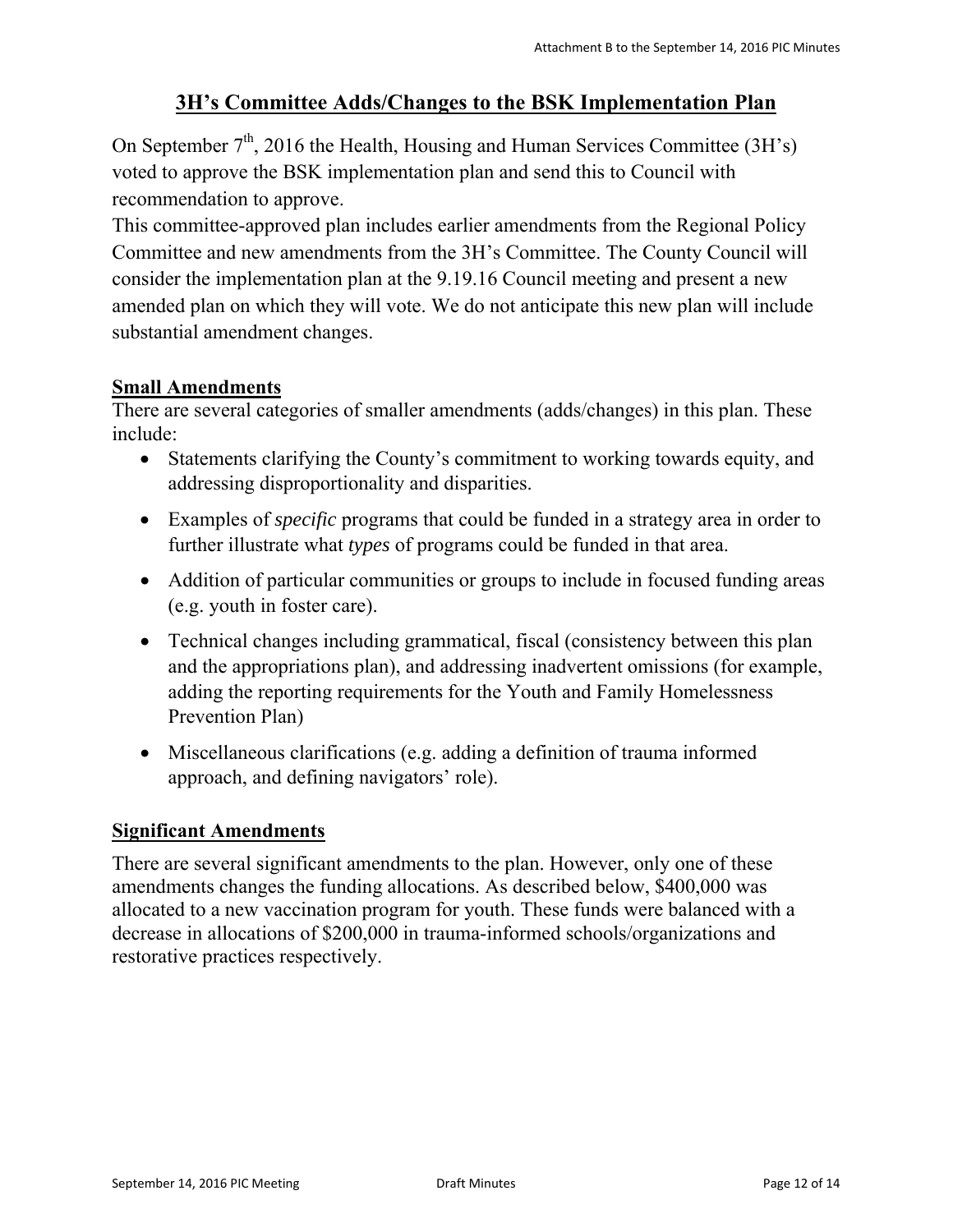These significant amendments include:

## **Housing, Health and Human Services Committee Amendments**

Amendment to the Executive Summary with two paragraphs about equity and social justice which now make the plan consistent with the ESJ Plan (which was release this summer).

Amendment to the Executive Summary clarifying that when specific programs are called out as examples in this plan, this does not imply that these programs will be funded.

Amendment to the Executive Summary directing plan implementers to remain flexible and responsive to changes in the overall environment that might require program or funding level adjustment, and flexible to addressing changing needs or new needs as we learn more.

Amendment in the prenatal  $-5$  and  $5 - 24$  sections which direct the County to contract with one or more organizations to provide outreach, technical assistance and capacity building to community-based organizations to reduce barriers to accessing BSK funds. Allocation will be at least 1% of the total in these two sections.

Amendment in the Workforce Development and School-Based Health Centers strategies to build knowledge of the Safe Haven law which outlines places/people where an individual can safely surrender a newborn if they are unable to care for that newborn.

Amendment adding vaccinations for teens to the School-Based Health Centers strategies. **This is the only funding add** – it adds \$400K for this strategy, shifting \$200K from trauma-informed schools and restorative practices respectively.

Amendment in the Access to healthy affordable food of the Healthy and Safe Environments strategy adding language to support healthy eating choices and nutrition information in schools.

Amendment in the Stopping the School to Prison Pipeline strategy adding the Students Creating Optimal Performance Education (SCOPE) program.

Amendment adding a new, redrafted chapter for Communities of Opportunity. The redraft was completed by Exec staff and Council staff together. The chapter also contains additional clarifying amendments from Council staff.

Several amendments in the Evaluation chapter which clarify evaluation and reporting procedures.